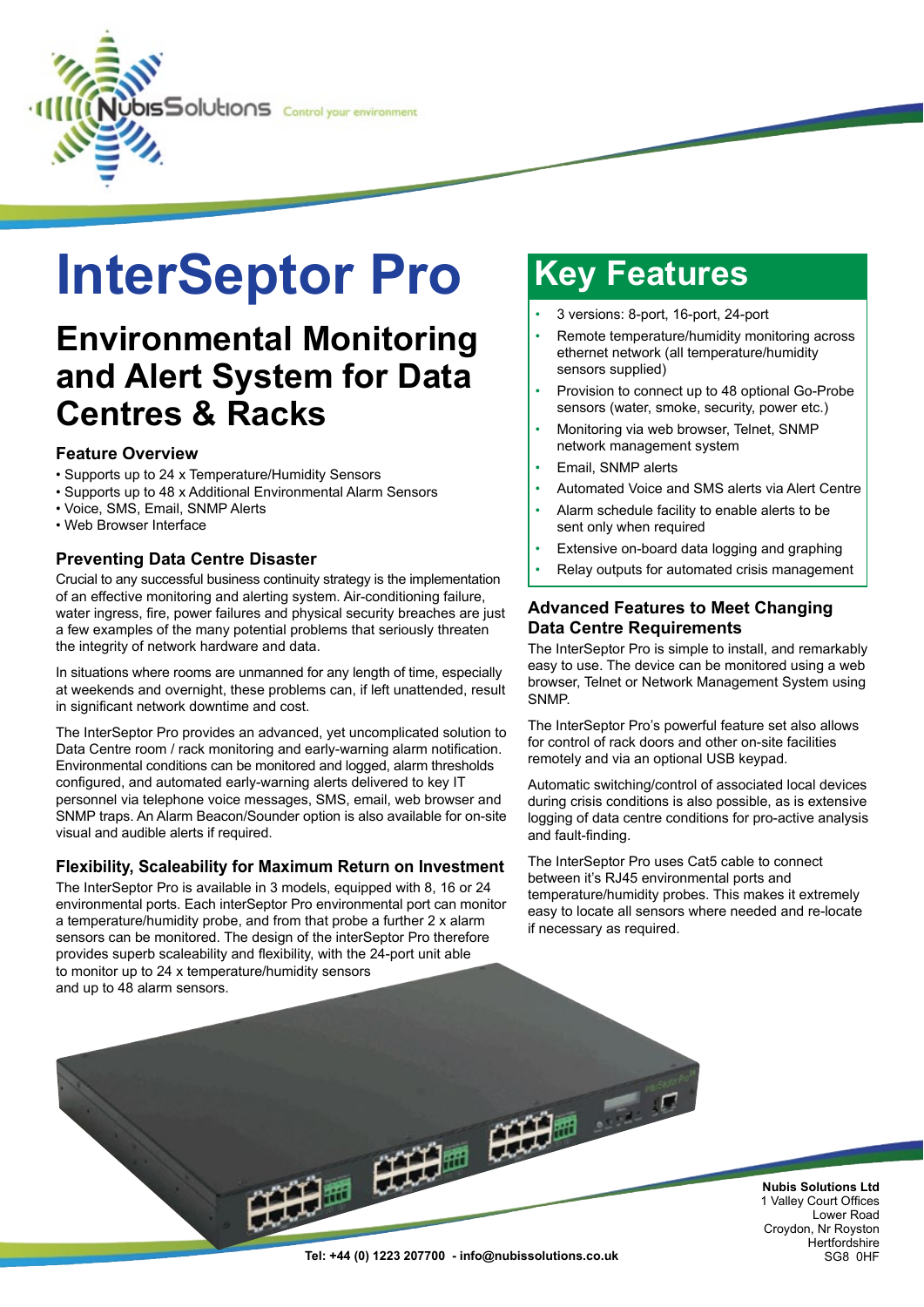

### **InterSeptor Pro - Multiple Rack and Data Centre Monitoring**

### **Configuration**

IP configuration can initially carried out via the front panel LCD using the menu buttons. Full configuration of temperature and humidity high/ low threshold settings, polling and logging options, alerting options, etc. can then be carried out quickly and easily via a web browser.

#### **Monitoring**

Monitoring of the InterSeptor Pro can be carried out over the internet using a web browser or via a Network Management System using SNMP.





### **Alerts**

Email and SNMP alerts can be triggered to provide early warning of environmental alarm conditions. In addition, Voice alerts to mobile/landline, and SMS alerts can be activated in conjunction with the automated Alert Centre facility. Alert Centre can provide alarm notification to up to 6 personnel in an escalation sequence to ensure alerts can be managed efficiently. Voice and SMS alerts are provided free of-charge in the UK for one year, with a small annual subscription payable thereafter.

### **Logging**

InterSeptor Pro has extensive on-board logging capabilities to ensure alarm conditions can be successfully tracked, early identification of potential problems carried out, and trend analysis conducted as required. Log files can be delivered to key personnel daily in .csv format or downloaded as required.

### **Graphing**

The InterSeptor Pro's on-board Java graphing feature enables log files to be analysed instantly via a web browser for trend analysis and problem solving.

#### **Installation**

The InterSeptor Pro has been designed for ease of installation and use. Multiple temperature/humidity sensors are provided out-of-the-box to ensure individual rack and room monitoring can begin immediately. Customers can choose to implement their own Cat5 (straight-through) cabling between the sensors and the InterSeptor Pro RJ45 ports, or alternatively purchase one of the optional Sensor Cabling Packs.

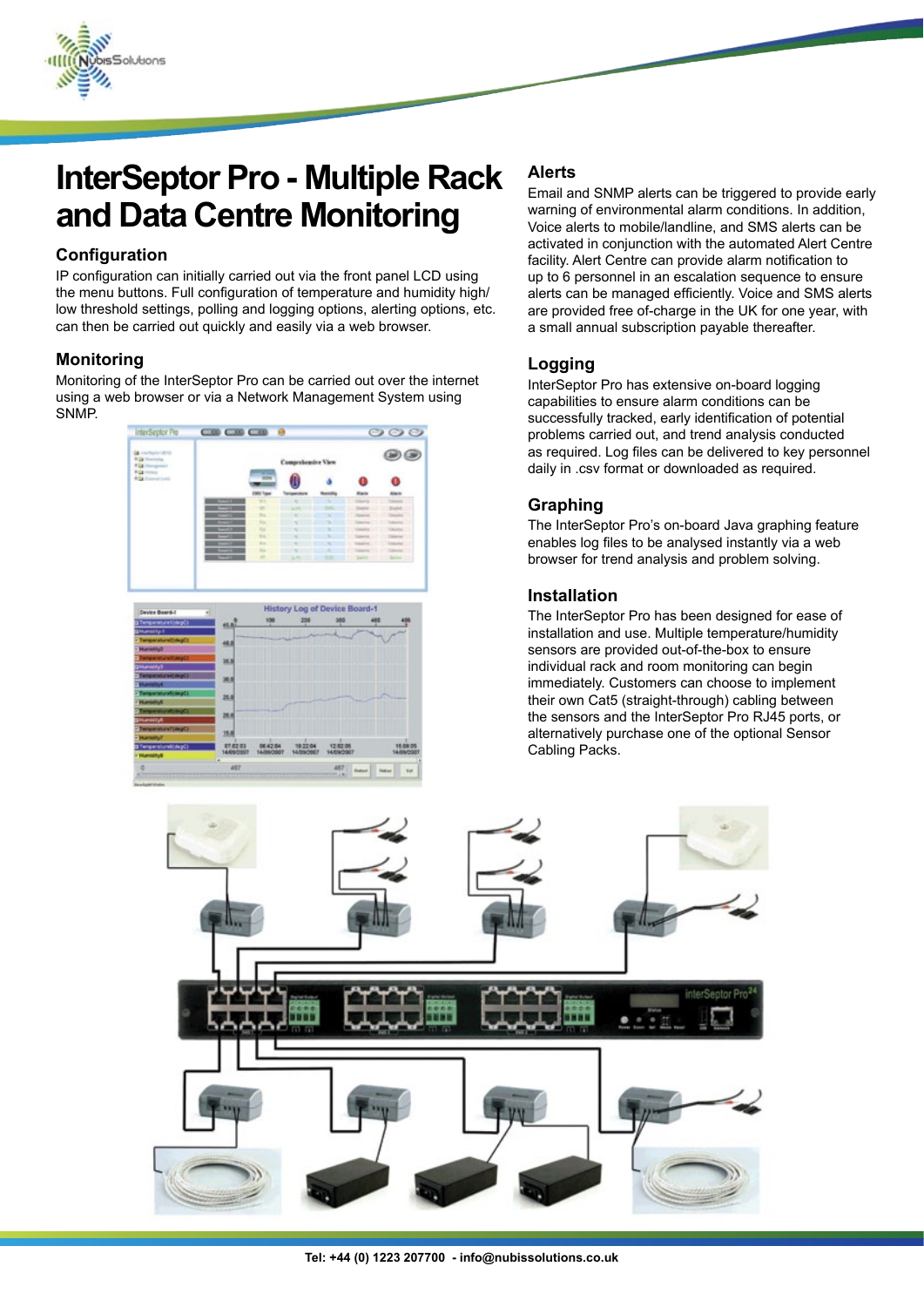

### **InterSeptor Pro Sensors**



#### **Temperature & Humidity Sensor**

Each interSeptor Pro is supplied with the required number of temperature/humidity sensors for the version purchased ie. 8, 16, 24. Two optional Go-Probe alarm sensors can also be connected to each temperature/humidity probe from the range of sensors detailed below. High/low warning and critical alarm thresholds can easily be configured via the InterSeptor Pro's web browser interface.



#### **Water Detector**

The InterSeptor Pro water detector uses an advanced leak detection cable to sense the presence of water along its length. The water detector can be supplied with either 3 or 18m of Sensor cable and 4m of interface cable.



#### **Security Sensor**

The InterSeptor Pro security sensor is a magnetic reed switch that can be used to detect the opening of doors, racks, windows and cupboards. This sensor is provided with either 4 or 18m of interface cable.



#### **Smoke Detector**

The InterSeptor Pro smoke detector is a mains powered, ionisation based smoke detection unit that can be positioned to monitor for early signs of fire, providing both an InterSeptor alarm and an audible alarm upon detection. This sensor is provided with either a 4m or 18m interface cable.



#### **Voltage Sensor**

The InterSeptor Pro voltage sensor can be used to monitor a spare power outlet for outages and interruptions. As soon as the power to the outlet is lost the InterSeptor will provide an alarm. This sensor is provided with either a 4m or 18m interface cable.

## **Alert Centre**

Using an environmental monitoring system is a step forward in terms of providing useful information about in-room and in-rack conditions. But critical to the value of the system is its ability to deliver early-warning alerts, and in particular, voice alerts, to key personnel 24/7.

The Alert Centre works in conjunction with the InterSeptor Pro to provide Voice and SMS alerts to upto 6 personnel.

### **Key Features:**

- Voice, SMS & Emails delivered to up to 6 personnel
- Escalation procedure to assist alarm management l
- Online access/management of personnel contact details, etc.  $\bullet$
- Online event log history track and alert from start to finish (eg. Who responded to an alarm and when)  $\bullet$
- Annual subscription free for first year with interSeptor Pro (UK only)  $\bullet$